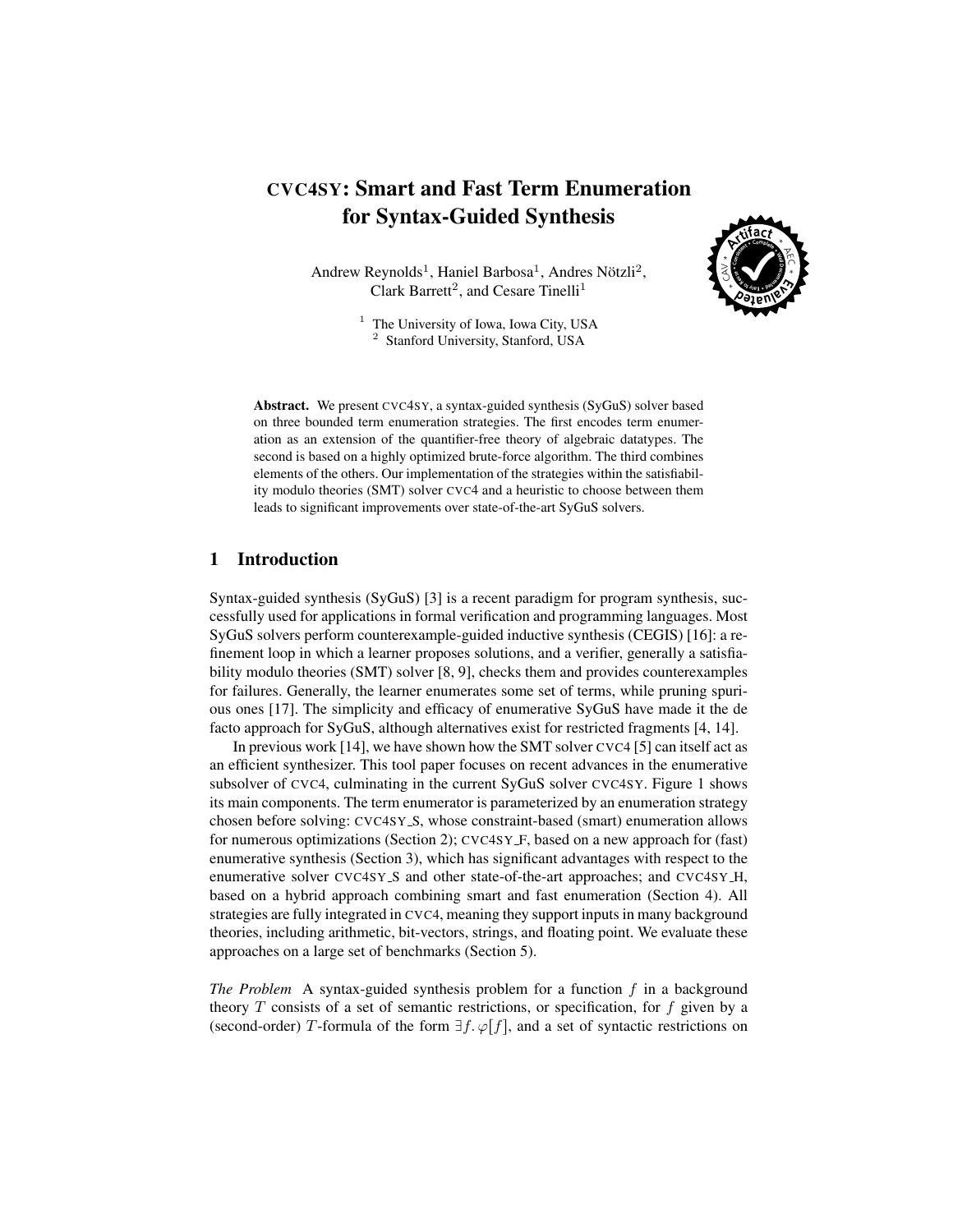

<span id="page-1-0"></span>Fig. 1. Architecture of CVC4SY.

the solutions for f, typically expressed as a context-free grammar. An *enumerative* approach to this problem combines a *term enumerator* and a *solution verifier* for solving synthesis conjectures. The role of the term enumerator is to output a stream of terms  $t_1, t_2, \ldots$  over some tuple  $\bar{x}$  of variables representing the inputs of f, where each  $t_i[\bar{x}]$ is a candidate solution. The role of the solution verifier is to check for each  $t_i$  whether it is a solution for f by determining if the negated conjecture  $\neg \varphi[\lambda \bar{x}.t_i]$  is unsatisfiable.

*Bounded* term generation considers terms based on an ordering such as term size (the number of non-nullary symbols in a term). For each  $k = 0, 1, 2, \ldots$ , the term enumerator outputs a *finite* set  $S_k$  of terms, each of size at most k. Bounded term generation in CVC4SY is *complete* in the sense that, for any  $k$ , if  $f$  has a solution of size at most  $k$ , then at least one of the terms in  $S_k$  is a solution for f. The effectiveness of an approach for (complete) bounded term generation can be evaluated based on two criteria:  $(i)$  the number of terms it generates and  $(ii)$  the rate at which it generates them.

We follow two approaches for enumerative SyGuS in CVC4SY, each optimized for one of the criteria above: a *smart* approach and a *fast* one. The first aims to generate reasonably quickly the smallest set of terms while maintaining completeness, while the second aims to generate terms as quickly as possible.

*Technical Preliminaries* As we showed in previous work [\[14\]](#page-8-4), syntactic restrictions can be conveniently represented as a set of *(algebraic) datatypes*, for which some SMT solvers have dedicated decision procedures [\[7,](#page-8-6) [13\]](#page-8-7). For instance, given a function  $f$ :  $p(x : Int) \times (y : Int) \rightarrow Int$  and the context-free grammar R below specifying what integer  $(I)$  and Boolean  $(B)$  terms can appear in candidate solutions for  $f$ :

$$
I ::= 0 \mid 1 \mid x \mid y \mid I + I \mid I - I \mid \text{ite}(B, I, I) \tag{1}
$$

$$
B ::= B \ge B \mid I \approx I \mid \neg B \mid B \land B \tag{2}
$$

our SyGuS solver generates the following mutually recursive datatypes:

<span id="page-1-1"></span>
$$
\mathcal{I} = 0 | 1 | x | y | plus(\mathcal{I}, \mathcal{I}) | minus(\mathcal{I}, \mathcal{I}) | ite(\mathcal{B}, \mathcal{I}, \mathcal{I})
$$
(3)

 $B = \text{geq}(I, \mathcal{I}) \mid \text{eq}(\mathcal{I}, \mathcal{I}) \mid \text{not}(\mathcal{B}) \mid \text{and}(\mathcal{B}, \mathcal{B})$  (4)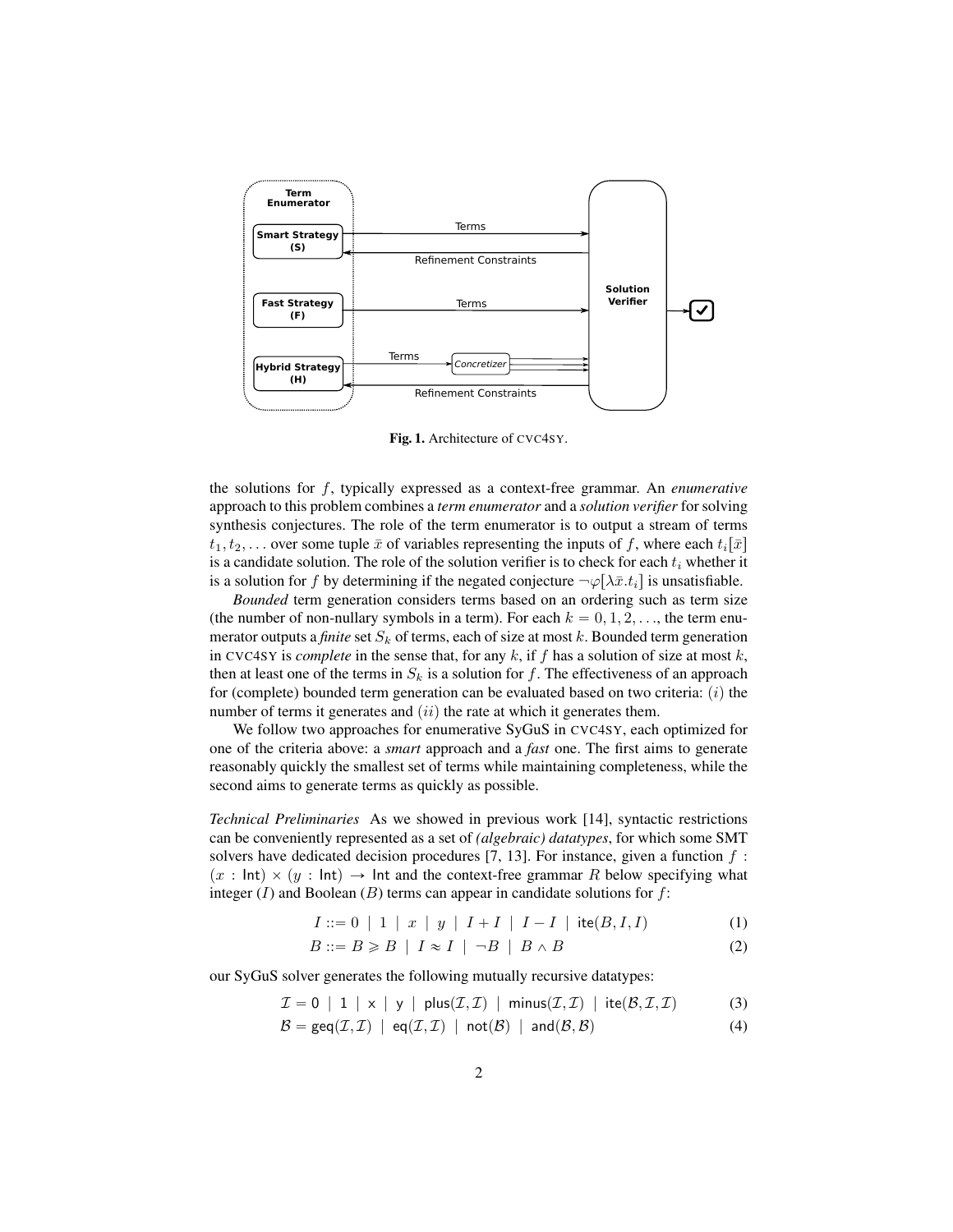Each datatype constructor corresponds to a production rule of  $R$ , e.g. plus corresponds to the rule  $I := I + I$ . A datatype term such as plus(x, y) represents the arithmetic term  $x + y$ . We will use these datatypes as a running example.

For a datatype term t, we write  $\text{is}_{\text{C}}(t)$  to denote the *discriminator* predicate that is satisfied exactly when  $t$  is interpreted as a datatype whose top constructor is  $C$ . We write sel $_n^{\tau}(t)$  to denote a *shared selector* [\[15\]](#page-9-2) applied to t, interpreted as the  $n^{th}$  child of t with type  $\tau$  if one exists, and interpreted as an arbitrary element of  $\tau$  otherwise. A term consisting of zero or more consecutive nested applications of shared selectors applied to a term t is a *shared selector chain (for* t*)*.

## <span id="page-2-0"></span>2 Smart Enumerative SyGuS

Our *smart enumerative SyGuS* approach CVC4SY\_S, is based on finding solutions for an evolving set of constraints in an extension of the quantifier-free fragment of algebraic datatypes. These constraints are constructed to rule out many redundant solutions while not overconstraining the problem, potentially missing actual solutions.

In detail, candidate solutions for the function  $f : \tau_1 \to \tau_2$  to be synthesized are constructed by maintaining a set of constraints  $F$ , initially empty, for a first-order variable d ranging over the datatype representing  $\tau_2$ . For example, consider again the function  $f$  with the syntactic restrictions expressed by the datatypes in Equations [3](#page-1-1) and [4.](#page-1-1) If the term generator finds a model for  $F$ , it provides to the solution verifier the integer term which corresponds to the value of d in the model; for example, it provides  $x + 1$  when d is interpreted as plus(x, 1). In turn, if the solution verifier finds that  $x + 1$  is not a solution, it provides the *blocking constraint*  $\neg \textsf{is}_{\textsf{plus}}(d) \vee \neg \textsf{is}_{\textsf{x}}(\textsf{sel}_1^{\mathcal{I}}(d)) \vee \neg \textsf{is}_1(\textsf{sel}_2^{\mathcal{I}}(d)),$ i.e., the datatype constraint that rules out the current value for  $d$ , which is then added to F. This is a *syntactic* constraint on future candidate solutions from the term generator. Its atoms are discriminators applied to shared selector chains.

CVC4SY S uses a number of optimization techniques in addition to the basic loop above, which we describe in the remainder of this section. These techniques produce blocking constraints via the lemmas-on-demand paradigm [\[6\]](#page-8-8) that eagerly rule out spurious candidates, *prior* to the solution verification step. Additionally, whenever possible, it *strengthens* blocking constraints via novel generalization techniques, with the effect of ruling out larger classes of candidates.

*Blocking via Theory Rewriting with Structural Generalization* As we describe in previous work [\[14\]](#page-8-4), the enumerative solver of CVC4 uses its rewriter as an oracle for discovering when candidate solutions are redundant. The motivation is that for any two equivalent terms  $t$  and  $s$ , only one of them needs to be checked with the solution verifier, since either both  $t$  and  $s$  are solutions to the synthesis conjecture or neither is. Given a term t, we write  $t\downarrow$  to denote its *rewritten form*. Note that it is possible for equivalent terms not to have the same rewritten form. This is a consequence of the trade-offs in the implementation of CVC4's rewriter, which must balance efficiency and completeness.

As an example, suppose that the term enumerator previously generated  $x+y$  and that d's current value is the datatype term representing  $y + x$ , where, however,  $(x + y)\downarrow =$  $(y + x)$ . We first generate a blocking constraint template  $R[z]$  of the form  $\neg s_{\text{plus}}(z) \vee$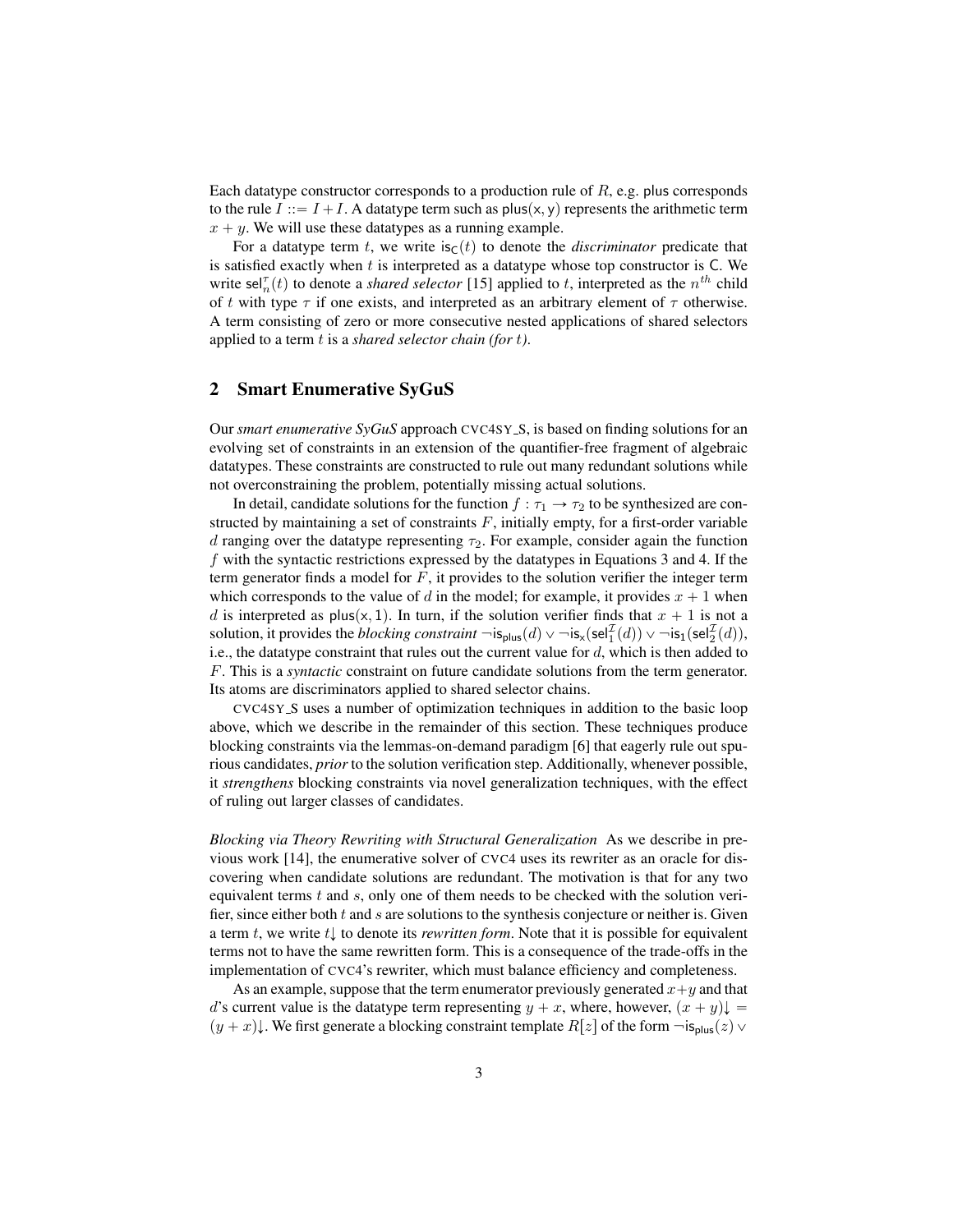$\neg$ is<sub>y</sub>(sel $_1^{\mathcal{I}}(z)$ )  $\vee$   $\neg$ is<sub>x</sub>(sel $_2^{\mathcal{I}}(z)$ ), where z is a fresh variable. This template is subsequently instantiated with  $z \mapsto u$  for any shared selector chain u of type I that currently (or later) appears in  $F$ , starting with  $d$  itself. This has the effect of ruling out all candidate solutions that have  $y + x$  as a subterm, which is justified by the fact that each such term is equivalent to one in which all occurrences of  $y + x$  are replaced by  $x + y$ .

We employ a refinement of this technique, which we call *theory rewriting with structural generalization*, which searches for and then blocks only the minimal skeleton of the term under test that is sufficient for determining its rewritten form. For example, consider the if-then-else term  $t = \text{ite}(x \approx 0 \land y \ge 0, 0, x)$ , This term is equivalent to x, regardless of the value of predicate  $y \ge 0$ . This can be confirmed by the rewriter by computing that ite $(x \approx 0 \land w, 0, x)$ ,  $(x \neq x)$  where w is a fresh Boolean variable. Then, instead of generating a constraint that blocks only (the datatype value corresponding to) t, we generate a stronger constraint that does not depend on the subterm  $y \ge 0$ . In other words, this blocking constraint rules out all candidate solutions that contain the subterm ite( $x \approx 0 \wedge w$ , 0, x), for *any* term w. We compute these generalizations using a recursive algorithm that iteratively replaces *each* subterm of the current candidate with a fresh variable, and checks whether its rewritten form remains the same.

*Blocking via CEGIS with Structural Generalization* Synthesis solvers based on CEGIS maintain a list of *refinement points* that witness the infeasibility of previous candidate solutions. That is, given a synthesis conjecture  $\exists f. \forall \bar{x}.\ \varphi[f, \bar{x}]$ , the solver maintains a growing list  $\bar{p}_1, \ldots, \bar{p}_n$  of values for  $\bar{x}$  that witness the infeasibility of previous candidates  $u_1, \ldots, u_n$  for f. Then, when a new candidate u is generated, we first check whether  $\varphi[u, \bar{p}_i]$  is false for some  $i \leq n$ . When a candidate u fails to satisfy  $\varphi[u, \bar{p}_i]$ , CVC4SY S further applies a form of generalization analogous to the structural generalization described above. We call this *CEGIS with structural generalization*, where the goal is to find the minimal skeleton of  $u$  that also fails to satisfy some refinement point.

For example, suppose f is the function to synthesize,  $\varphi$  includes the constraint  $f(x, y) \le x - 1$ , and  $p_1 = (3, 3)$  is a refinement point. Then, the candidate term  $u[x, y] =$  ite $(x \ge 0, x, y + 1)$  will be discarded, because ite $(3 \ge 0, 3, 4) \le 2$ . Notice, however, that *any* candidate  $u' = ite(x \ge 0, x, w)$  is falsified by  $p_1$ , regardless of what w is, since  $u'[3, 3] \le 2$  is equivalent to  $3 \le 2$ . This indicates that we can block *all* ite candidate terms with condition  $x \geq 0$  and true branch x. We can express this constraint in CVC4SY\_S by dropping the disjuncts that relate to the false branch of the ite term. This form of blocking is particularly useful when synthesizing multiple functions  $(f_1, f_2)$  $\dots, f_n$ ), since it is often the case that a candidate for a single  $f_i$  is already sufficient to falsify the specification, regardless of what the candidates for the other functions are.

*Evaluation Unfolding* This technique uses *evaluation functions* to encode the relationship between the datatype terms assigned to  $d$  and their analogs in the theory  $T$ . For example, the evaluation function for the datatype  $\mathcal I$  defined in [\(3\)](#page-1-1) is a function  $E_{\mathcal{I}} : \mathcal{I} \times \text{Int} \times \text{Int} \mapsto \text{Int}$  defined axiomatically so that  $E_{\mathcal{I}}(d, m, n)$  denotes the result of evaluating d by interpreting any occurrences of  $x$  and  $y$  in d respectively as m and n and interpreting the other constructors as the corresponding arithmetic/Boolean operators, e.g.  $E_{\mathcal{I}}(minus(x, y), 5, 3)$  is interpreted as 2. When a refinement point  $\bar{c}$  is generated, we add a constraint requiring that the evaluation of d at  $\bar{c}$  must satisfy the specification. For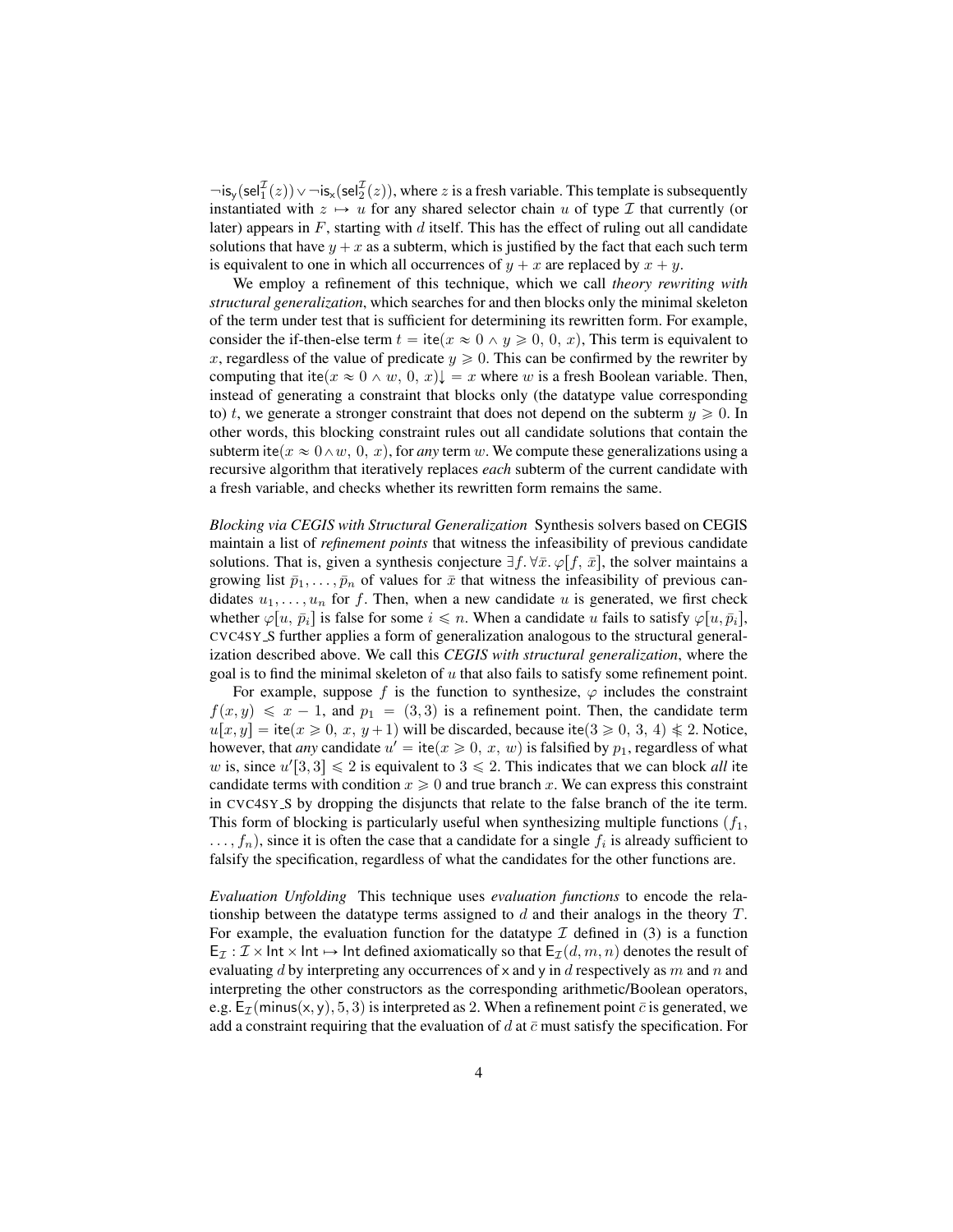example, for conjecture  $\exists f. \forall x. f(x + 1, x) \leq 0$ , and refinement point  $x \mapsto 1$ , we add the constraint  $E_{\mathcal{I}}(d, 2, 1) \leq 0$ . Then, when a literal is<sub>C</sub>(*t*) is asserted for a term t of type  $I$ , we can add a constraint corresponding to the one-step unfolding of the evaluation of t. Specifically, when  $is_{ite}(d)$  is asserted, we generate the constraint

$$
\mathsf{is}_{\mathsf{ite}}(d) \Rightarrow \mathsf{E}_{\mathcal{I}}(d,2,1) \approx \mathsf{ite}(\mathsf{E}_{\mathcal{B}}(\mathsf{sel}^{\mathcal{B}}_1(d),2,1), \mathsf{E}_{\mathcal{I}}(\mathsf{sel}^{\mathcal{I}}_1(d),2,1), \mathsf{E}_{\mathcal{I}}(\mathsf{sel}^{\mathcal{I}}_2(d),2,1))
$$

indicating that the evaluation of d on point  $(2, 1)$  indeed behaves like an ite term when d has top symbol ite. Our implementation adds these constraints for all terms t whose top symbols correspond to ite or Boolean connectives. For terms  $t$  whose top symbol is any of the other operators, we add constraints corresponding to their total evaluation of  $t$ when the value of t is fully determined, for example,  $t \approx \text{plus}(x, y) \Rightarrow E_{\mathcal{I}}(t, 2, 1) \approx 3$ . Notice this constraint with  $t = d$  along with the refinement constraint  $\mathsf{E}_{\mathcal{I}}(d, 2, 1) \leq 0$ suffices to show that d cannot be plus $(x, y)$ .

#### <span id="page-4-0"></span>3 Fast Enumerative SyGuS

The techniques in the previous section prune the search space so that often, only a small subset of the entire possible set of terms is considered for a given term size bound. The main bottleneck, however, is managing the large number of blocking constraints generated. Moreover, the benefits of this approach are limited when the grammar or specification does not admit opportunities for generalization.

For this reason, we have also developed CVC4SY F, which, in the spirit of other SyGuS solvers (notably ESOLVER [\[17\]](#page-9-1)), relies on a principled brute-force approach for term generation. In contrast to other solvers, however, which are built as layers on top of the core SMT reasoner, CVC4SY F is fully integrated as a subsolver of CVC4, so communication with other components has almost no overhead. This technique, *fast enumerative synthesis*, does not use constraint solving to generate new terms. As a result, the majority of optimizations from Section [2](#page-2-0) are incompatible with it.

*Algorithm* To generate terms up to a given size k, we maintain a set  $S^k_\tau$  of terms of type  $\tau$  and size k for each datatype  $\tau$  corresponding to a non-terminal symbol of our input grammar R. First, we compute for each such  $\tau$  the set  $C_{\tau}$  of its *constructor classes*, an equivalence relation over the constructors of  $\tau$  that groups them by their type. For example, the constructor classes for  $\mathcal I$  are  $\{x, y, 0, 1\}$ ,  $\{\text{plus}, \text{minus}\}$  and  $\{\text{ite}\}$ . Then, we use the following procedure for generating all terms of size  $k$  for type  $\tau$ :

FASTENUM $(\tau, k)$ : For all: – Constructor classes  $C \in \mathcal{C}_{\tau}$ , whose elements have type  $\tau_1 \times \ldots \times \tau_n \to \tau$ , – Tuple of naturals  $(k_1, \ldots k_n)$  such that  $k_1 + \ldots + k_n + i$ te $(n > 0, 1, 0) = k$ , (a) Run FASTENUM( $\tau_i$ ,  $k_i$ ) for each  $i = 1, \ldots, n$ , (b) Add  $C(t_1, \ldots, t_n)$  to  $S_{\tau}^k$  for all tuples  $(t_1, \ldots, t_n)$  with  $t_i \in S_{\tau_i}^{k_i}$  and all constructors  $C \in C$ .

The recursive procedure FASTENUM( $\tau$ , k) populates the set  $S^k_{\tau}$  of all terms of type  $\tau$ with size  $k$ . These sets are cached globally. We incorporate an optimization that only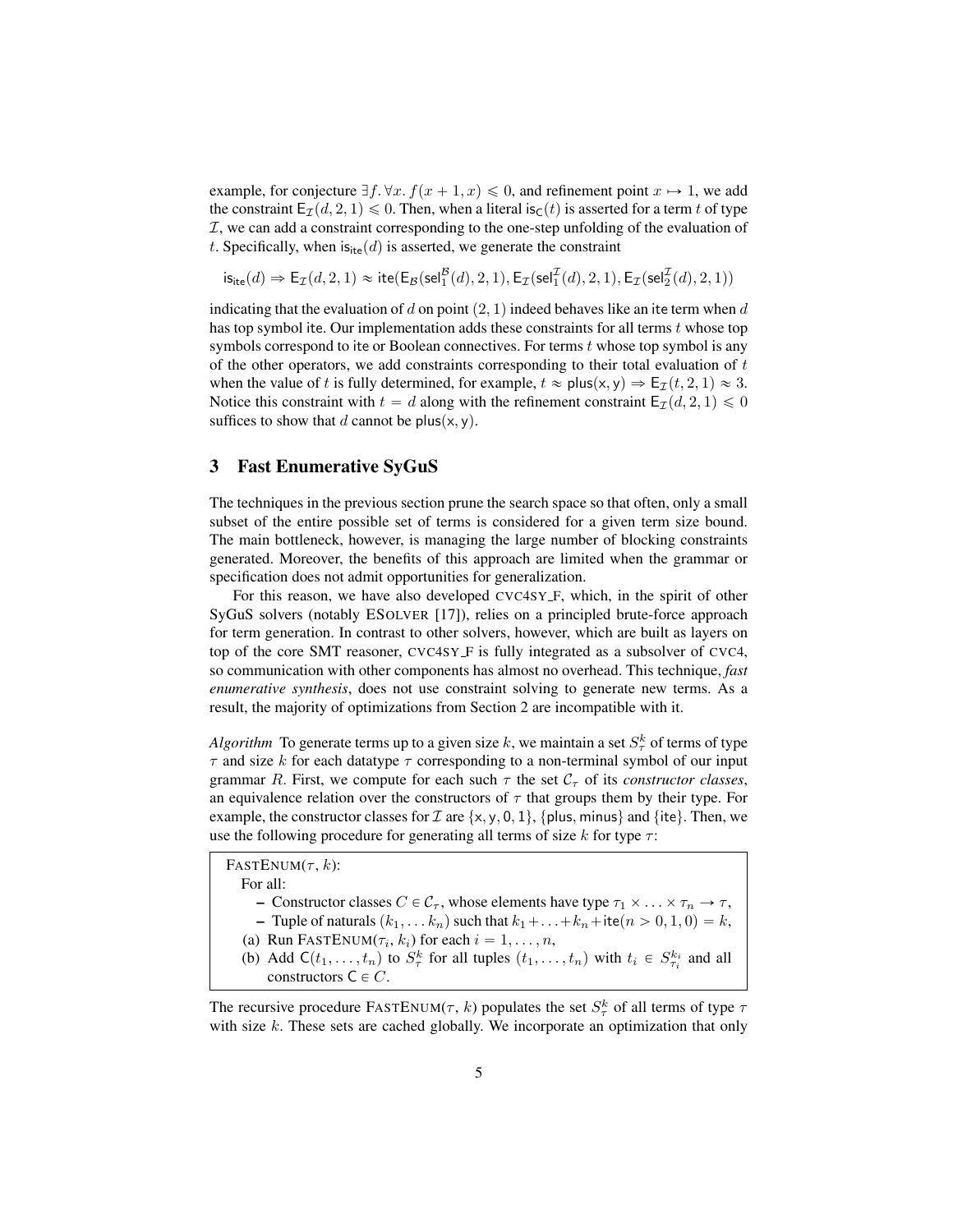adds terms  $C(t_1, \ldots, t_n)$  to  $S^k_\tau$  whose corresponding terms in the theory T are unique up to rewriting. This mimics the effect of blocking via theory rewriting as described in Section [2.](#page-2-0) For example, plus $(y, x)$  is not added to  $S_{\mathcal{I}}^1$  if that set already contains plus(x, y), noting that  $(x + y)\downarrow = (y + x)\downarrow$ . By construction of  $S^k_\tau$  for  $k \ge 1$ , this has the cascading effect of excluding all terms having  $y + x$  as a subterm.

We observe that theory rewriting with structural generalization cannot be easily incorporated into this scheme since it requires the use of a constraint solver, something that the above algorithm seeks to avoid.

#### <span id="page-5-0"></span>4 Hybrid Approach: Variable-Agnostic Enumerative SyGuS

We follow a third approach, in solver CVC4SY\_H, that combines elements of the previous approaches. The idea is to use the (smart) approach from Section [2](#page-2-0) to generate terms, but then generate *multiple* candidate solutions from each term using a fast subprocedure we call a *concretizer*. We implement an instance of this scheme, which we call *variable-agnostic* term generation, that produces only terms that are unique modulo alpha-equivalence. In our running example, when a term t such as  $x + 1$  is produced, the concretizer produces all terms generated by the grammar  $R$  that are alphaequivalent to t, namely,  $\{x + 1, y + 1\}$  in this case. The advantage of this approach is that CVC4SY H can block any term whose variables are not canonically ordered; that is, assuming for instance that  $x \prec y$ , it may block terms like  $1 - y$  and  $y + y$ , noting they are alpha-equivalent to  $1 - x$  and  $x + x$ , respectively. To implement this blocking scheme, we introduce unary Boolean predicates  $pre_x$  and  $post_x$  for each variable x in our grammar, where  $pre_x$  (resp.,  $post_x$ ) holds for t if and only if variable  $x$  occurs in a depth-first left-to-right traversal of our candidate term before (resp., after) traversing to the position indicated by the selector chain  $t$ . We encode the semantics of these predicates based on the arguments of constructors in our signature, e.g.  $\mathsf{is}_{\mathsf{plus}}(z) \Rightarrow (pre_x(z) \approx pre_x(\mathsf{sel}_1^{\mathcal{I}}(z)) \land post_x(\mathsf{sel}_2^{\mathcal{I}}(z)) \approx post_x(z)).$  We then assert that  $pre_x$  and  $pre_y$  are false for our top-level variable d, and require  $is_y(z) \Rightarrow pre_x(z)$ for all z, stating that x must come before  $y$  in the traversal of any generated term.

This technique is useful for grammars with many variables, such as grammars in invariant synthesis problems, where the number of terms of small size is prohibitively large. Blocking based on theory rewriting (with generalization) from Section [2](#page-2-0) is compatible with this technique and is used in CVC4SY H. However, the other optimizations are disabled, since they prune solutions in a way that is not agnostic to variables.

#### <span id="page-5-1"></span>5 Evaluation

We evaluated the above techniques in CVC4SY on four benchmark sets: invariant synthesis benchmarks from the verification of Lustre [\[11\]](#page-8-9) models; a set from work on synthesizing invertibility conditions for bit-vector operators [\[12\]](#page-8-10) (IC-BV); a set of bit-vector invariant synthesis problems [\[2\]](#page-8-11) (CegisT); and the SyGuS-COMP 2018 [\[1\]](#page-8-12) benchmarks from five tracks: assorted problems (General), conditional linear arithmetic problems (CLIA), invariant synthesis problems (INV), and programming-by-examples problems [\[10\]](#page-8-13) with a set over bit-vectors (PBE-BV) and another over strings (PBE-Str). We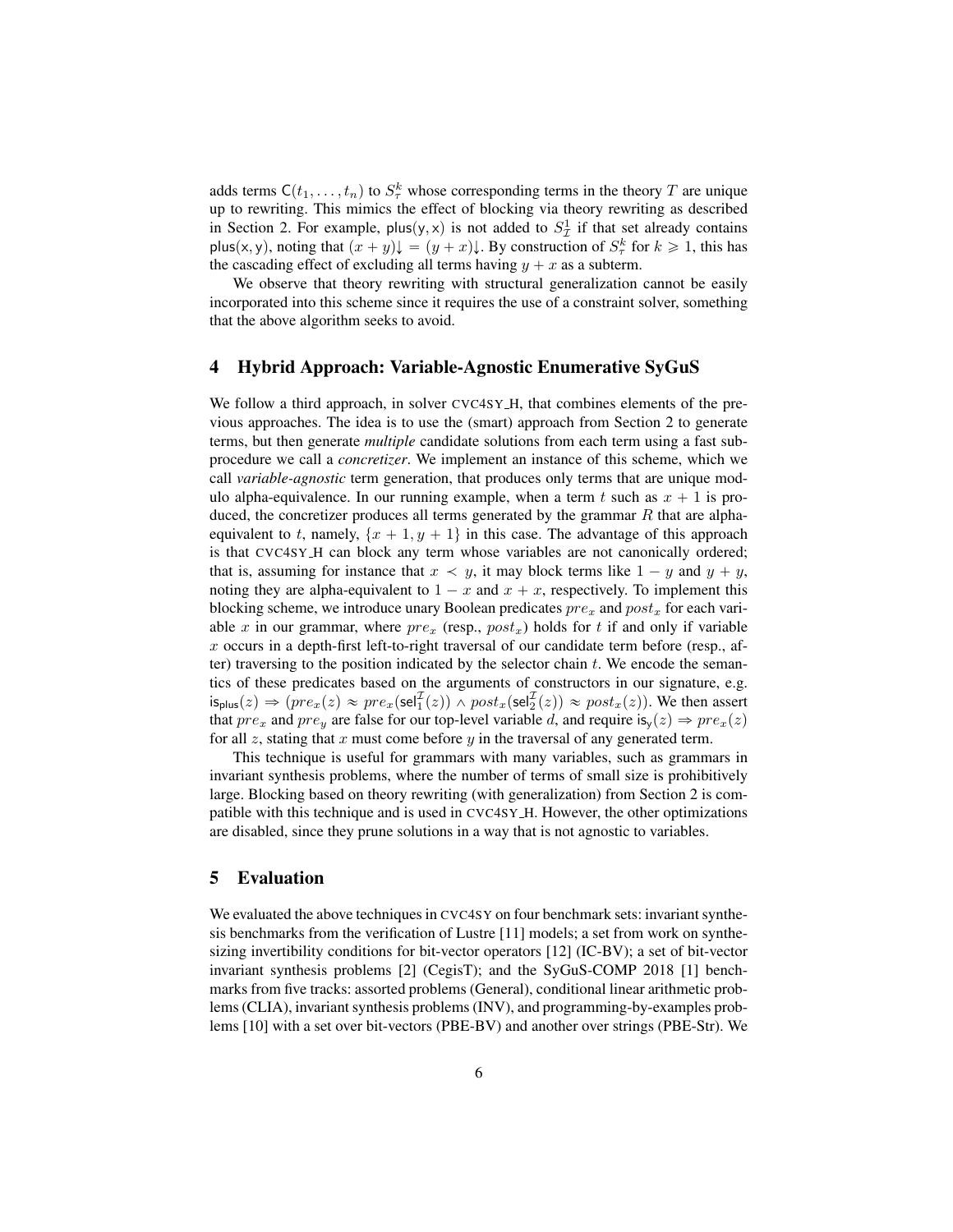| Set        |      | $# a+si$ | a    |                                                                       |     |     |     |                 |     |     |         | s s-cg s-eu s-rg s-r f f-r h h-rg h-r EUS |         |     |
|------------|------|----------|------|-----------------------------------------------------------------------|-----|-----|-----|-----------------|-----|-----|---------|-------------------------------------------|---------|-----|
| General    | 413  | 293      | 237  | 228                                                                   |     |     |     | 229 232 230 220 | 237 |     | 226 221 |                                           | 225 213 | 290 |
| Gen-CrCi   | 214  | 159      | 159  | 159                                                                   | 159 | 143 |     | 159 159         | 155 | 132 | 130     | 137                                       | 125     | 152 |
| CLIA       | 88   | 86       | 20   | 20                                                                    | 19  | 19  | 19  | 18              | 20  | 16  | 16      | 16                                        | 16      | 85  |
| <b>INV</b> | 127  | 109      | 109  | 109                                                                   | 109 | 109 | 109 | 109             | 110 | 109 | 109     | 109                                       | 109     | 68  |
| PBE-BV     | 753  | 751      | 751. | 721                                                                   | 721 | 721 | 721 | 628             | 751 | 717 | 721     | 721                                       | 628     | 745 |
| PBE-Str    | 109  | 105      | -105 | 104                                                                   | 104 | 104 | 87  | 75              | 105 | 103 | 102     | 87                                        | 75      | 74  |
| Subtotal   |      |          |      | 1704 1503 1381 1341 1341 1328 1325 1209 1378 1303 1299 1295 1166 1414 |     |     |     |                 |     |     |         |                                           |         |     |
| $IC-BV$    | 160  | 135      | 135  | 135                                                                   | 132 | 130 | 130 | 133             | 138 | 132 | 128     | 126                                       | -127    |     |
| CegisT     | 79   | 56       | 43   | 43                                                                    | 43  | 43  | 42  | 41              | 42  | 42  | 42      | 42                                        | 41      |     |
| Lustre     | 485. | 255      |      | 255 255 255 218                                                       |     |     | 211 | 221             | 231 | 213 | 248     | 244                                       | -234    |     |
| Total      |      |          |      | 2428 1949 1814 1774 1771 1719 1708 1604 1789 1690 1717 1707 1568      |     |     |     |                 |     |     |         |                                           |         |     |

<span id="page-6-0"></span>Table 1. Summary of number of problems solved per benchmark set. Best results are in bold.

also considered separately the CrCi subset from General, which corresponds to cryptographic circuit synthesis. We ran our experiments on a cluster equipped with Intel E5-2637 v4 CPUs running Ubuntu 16.04, providing one core, 1800 seconds, and 8GB RAM for each job. Results are summarized in Table [1](#page-6-0) and Figure [2.](#page-7-0) We denote the strategies from Sections [2,](#page-2-0) [3,](#page-4-0) and [4](#page-5-0) by s, f and h, respectively (smart, fast, and hybrid); disabling the optimizations from Section [2](#page-2-0) is marked by "-" and the suffixes r (rewriting), rg (rewriting with structural generalization), cg (CEGIS with structural generalization), and eu (evaluation unfolding). We also evaluated two meta-strategies of CVC4SY: a and a+si. The auto strategy a picks a strategy based on the properties of the problem: f for PBE problems and for problems without the Boolean type or the ite operator in their grammar and s otherwise. Strategy a+si uses the single-invocation solver [\[14\]](#page-8-4) on problems that are amenable to quantifier elimination and a otherwise. We use the state-of-the-art SyGuS solver EUSOLVER [\[4\]](#page-8-3) (EUS) as a baseline, but only for SyGuS-COMP benchmarks due to limitations in its parser.

Overall, strategy s excels on more challenging benchmark sets such as Lustre and Gen-Crci, while strategy f excels on the majority of the others. The gains for f are especially significant on PBE problems, where it outperforms both s and EUS by several orders of magnitude. Such gains are significant given that CVC4 won this track at SyGuS-COMP 2018 by employing s alone, and a variant of EUS won it in 2017. This result can be explained as a consequence of two factors. First, the string and bitvector grammars contain many operators with the same type, making the constructor class optimization of the f algorithm very effective. Second, although not described in this paper, all solvers in our evaluation use divide-and-conquer algorithms for PBE problems [\[4\]](#page-8-3), which are not compatible with the optimizations cg and eu. The most important optimization for all CVC4SY strategies and with all benchmark sets is r. The optimization eu is especially effective when grammars contain ite and Boolean connectives, such as those in the Lustre set and in some subsets of General, on which we can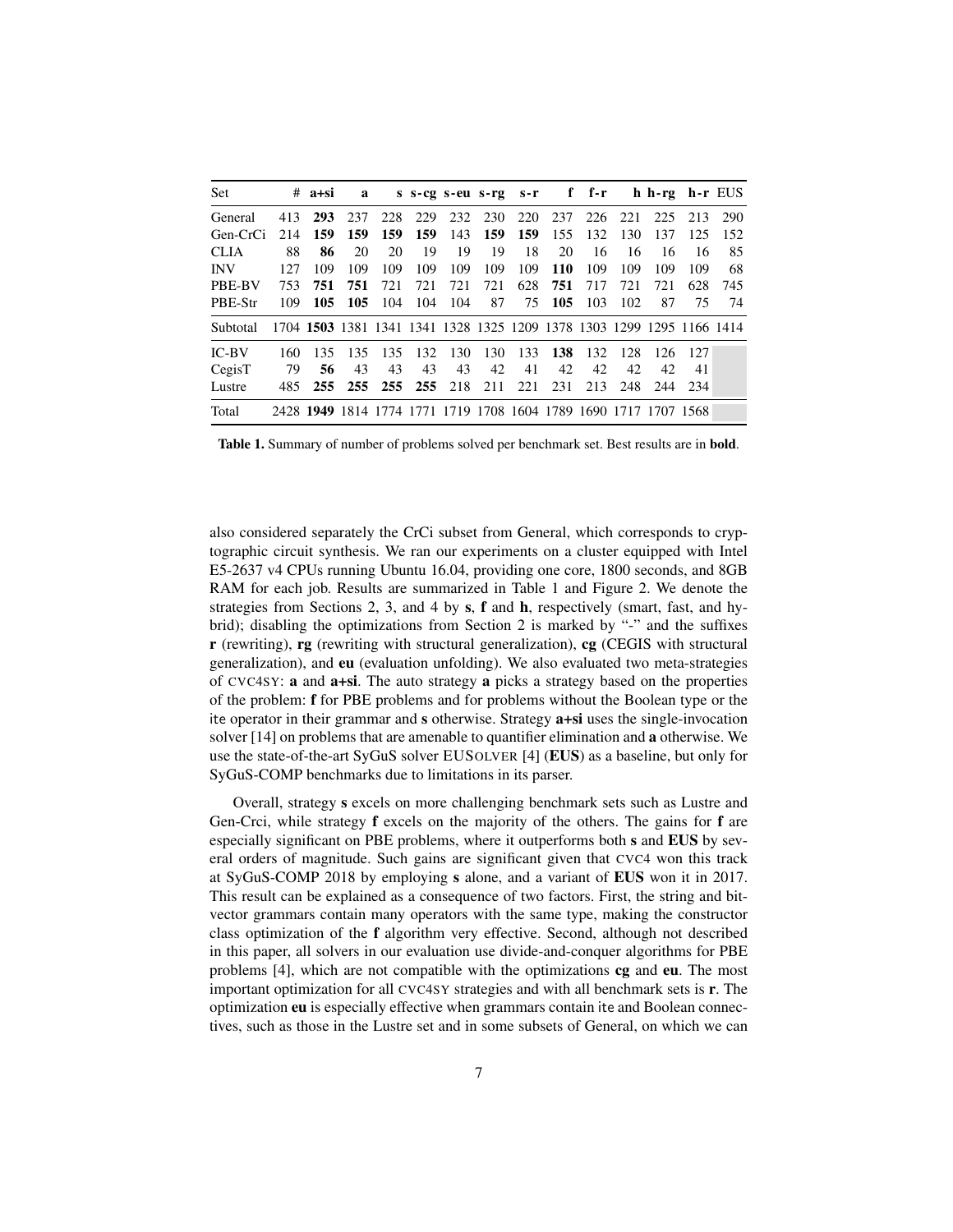

<span id="page-7-0"></span>Fig. 2. Cactus plot on commonly supported benchmark sets. The first scatter plot is for the Lustre set, the second for the Gen-Crci set, and the latter two for the 862 benchmarks from the PBE sets.

see the biggest gains of s with respect to s-eu; cg is more helpful for IC-BV, with a few harder benchmarks only solved due to this technique.

The first scatter plot in Figure [2](#page-7-0) shows the advantage of h over s on Lustre, a benchmark set containing invariant synthesis problems with dozens of variables. We remark this configuration excels at quickly finding small solutions for problems with many variables, although solves fewer problems overall. The second scatter plot shows that while s takes significantly longer on easy problems, it outperforms f in the long run. The last two plots show that f significantly outperforms the state of the art on PBE benchmarks.

For all benchmark sets, the auto strategy a chooses the best enumerative strategy of CVC4SY with only a few exceptions, and hence it is the default configuration of CVC4SY. Due to specialized synthesis techniques [\[14,](#page-8-4) [4\]](#page-8-3), both a+si and EUS outperform the purely enumerative strategies of CVC4. This is reflected in the cactus plot on the commonly supported benchmark sets, where a and f solve more benchmarks than EUS for lower times but then EUS solves more benchmarks in the end. For a+si, the cactus plot shows that it outperforms EUS significantly. Nevertheless, we remark that a+si is able to solve only 393 (16%) of the overall benchmarks using only single invocation techniques. Hence, we conclude that both smart and fast enumerative strategies are critical subcomponents in our approach to syntax-guided synthesis.

Acknowledgments This work was partially supported by the National Science Foundation under award 1656926 and by the Defense Advanced Research Projects Agency under award FA8650-18-2-7854.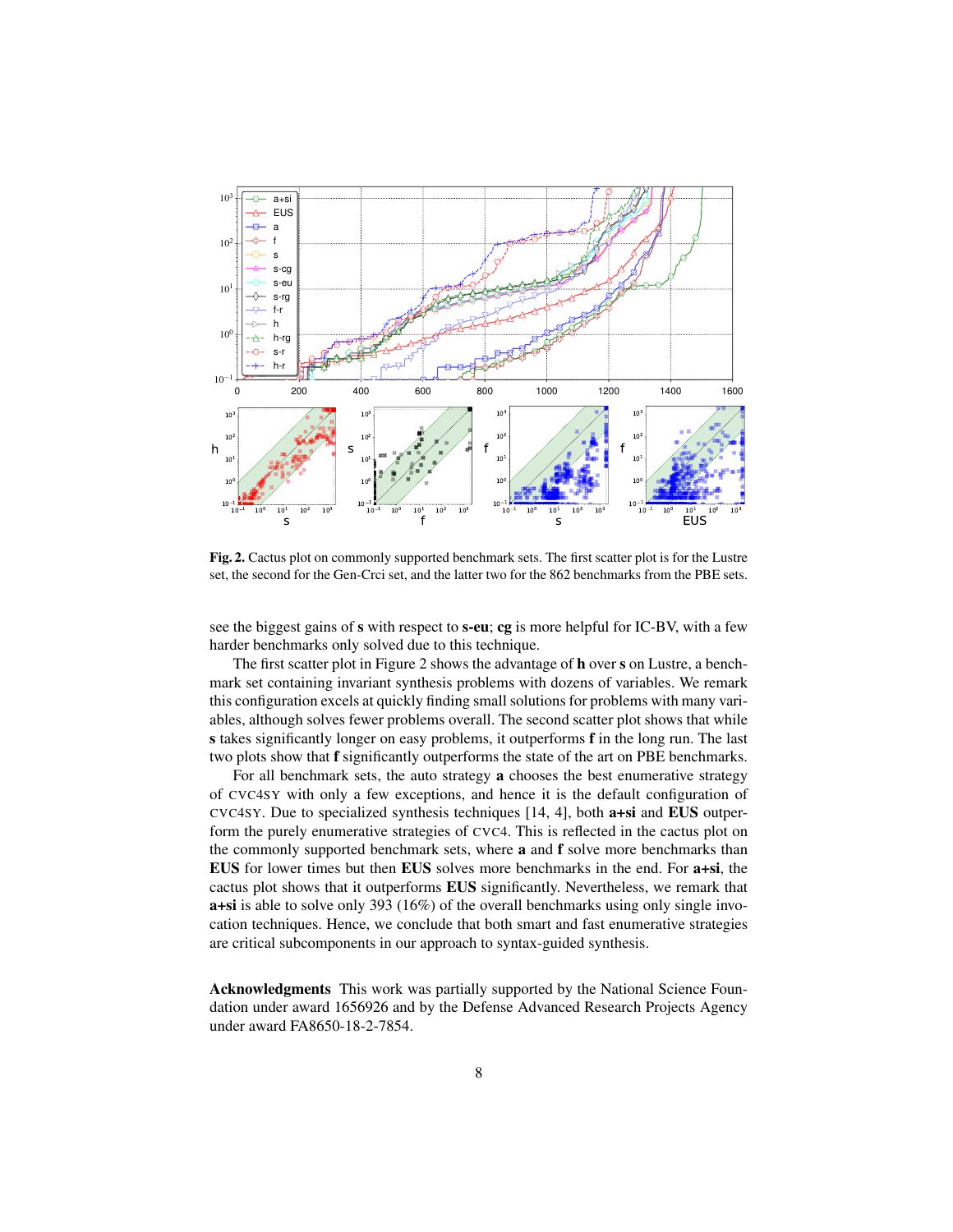## References

- <span id="page-8-12"></span>[1] SyGuS-COMP 2018. [http://sygus.seas.upenn.edu/SyGuS-COMP2018.](http://sygus.seas.upenn.edu/SyGuS-COMP2018.html) [html](http://sygus.seas.upenn.edu/SyGuS-COMP2018.html), 2018.
- <span id="page-8-11"></span>[2] A. Abate, C. David, P. Kesseli, D. Kroening, and E. Polgreen. Counterexample guided inductive synthesis modulo theories. In H. Chockler and G. Weissenbacher, editors, *Computer Aided Verification (CAV), Part I*, volume 10981 of *Lecture Notes in Computer Science*, pages 270–288. Springer, 2018.
- <span id="page-8-0"></span>[3] R. Alur, R. Bodík, E. Dallal, D. Fisman, P. Garg, G. Juniwal, H. Kress-Gazit, P. Madhusudan, M. M. K. Martin, M. Raghothaman, S. Saha, S. A. Seshia, R. Singh, A. Solar-Lezama, E. Torlak, and A. Udupa. Syntax-guided synthesis. In M. Irlbeck, D. A. Peled, and A. Pretschner, editors, *Dependable Software Systems Engineering*, volume 40 of *NATO Science for Peace and Security Series, D: Information and Communication Security*, pages 1–25. IOS Press, 2015.
- <span id="page-8-3"></span>[4] R. Alur, A. Radhakrishna, and A. Udupa. Scaling enumerative program synthesis via divide and conquer. In *Tools and Algorithms for the Construction and Analysis of Systems (TACAS)*, pages 319–336, 2017.
- <span id="page-8-5"></span>[5] C. Barrett, C. L. Conway, M. Deters, L. Hadarean, D. Jovanović, T. King, A. Reynolds, and C. Tinelli. CVC4. In *Proceedings of the 23rd International Conference on Computer Aided Verification*, CAV'11, pages 171–177. Springer-Verlag, 2011.
- <span id="page-8-8"></span>[6] C. Barrett, R. Nieuwenhuis, A. Oliveras, and C. Tinelli. Splitting on demand in sat modulo theories. In M. Hermann and A. Voronkov, editors, *Logic for Programming, Artificial Intelligence, and Reasoning (LPAR)*, volume 4246 of *Lecture Notes in Computer Science*, pages 512–526. Springer Berlin Heidelberg, 2006.
- <span id="page-8-6"></span>[7] C. Barrett, I. Shikanian, and C. Tinelli. An abstract decision procedure for satisfiability in the theory of recursive data types. *Electr. Notes Theor. Comput. Sci.*, 174(8):23–37, 2007.
- <span id="page-8-1"></span>[8] C. Barrett and C. Tinelli. Satisfiability modulo theories. In E. M. Clarke, T. A. Henzinger, H. Veith, and R. Bloem, editors, *Handbook of Model Checking.*, pages 305–343. Springer, 2018.
- <span id="page-8-2"></span>[9] C. W. Barrett, R. Sebastiani, S. A. Seshia, and C. Tinelli. Satisfiability modulo theories. In A. Biere, M. Heule, H. van Maaren, and T. Walsh, editors, *Handbook of Satisfiability*, volume 185 of *Frontiers in Artificial Intelligence and Applications*, pages 825–885. IOS Press, 2009.
- <span id="page-8-13"></span>[10] S. Gulwani. Programming by examples: Applications, algorithms, and ambiguity resolution. In *International Joint Conference on Automated Reasoning (IJCAR)*, volume 9706 of *Lecture Notes in Computer Science*, pages 9–14. Springer, 2016.
- <span id="page-8-9"></span>[11] N. Halbwachs, P. Caspi, P. Raymond, and D. Pilaud. The synchronous data flow programming language lustre. *Proceedings of the IEEE*, 79(9):1305–1320, 1991.
- <span id="page-8-10"></span>[12] A. Niemetz, M. Preiner, A. Reynolds, C. Barrett, and C. Tinelli. Solving quantified bitvectors using invertibility conditions. In H. Chockler and G. Weissenbacher, editors, *Computer Aided Verification (CAV), Part II*, volume 10982 of *Lecture Notes in Computer Science*, pages 236–255. Springer, 2018.
- <span id="page-8-7"></span>[13] A. Reynolds and J. C. Blanchette. A decision procedure for (co) datatypes in SMT solvers. In *International Conference on Automated Deduction*, pages 197–213. Springer International Publishing, 2015.
- <span id="page-8-4"></span>[14] A. Reynolds, M. Deters, V. Kuncak, C. Tinelli, and C. W. Barrett. Counterexample-guided quantifier instantiation for synthesis in SMT. In *Computer Aided Verification - 27th International Conference, CAV 2015, San Francisco, CA, USA, July 18-24, 2015, Proceedings, Part II*, pages 198–216, 2015.